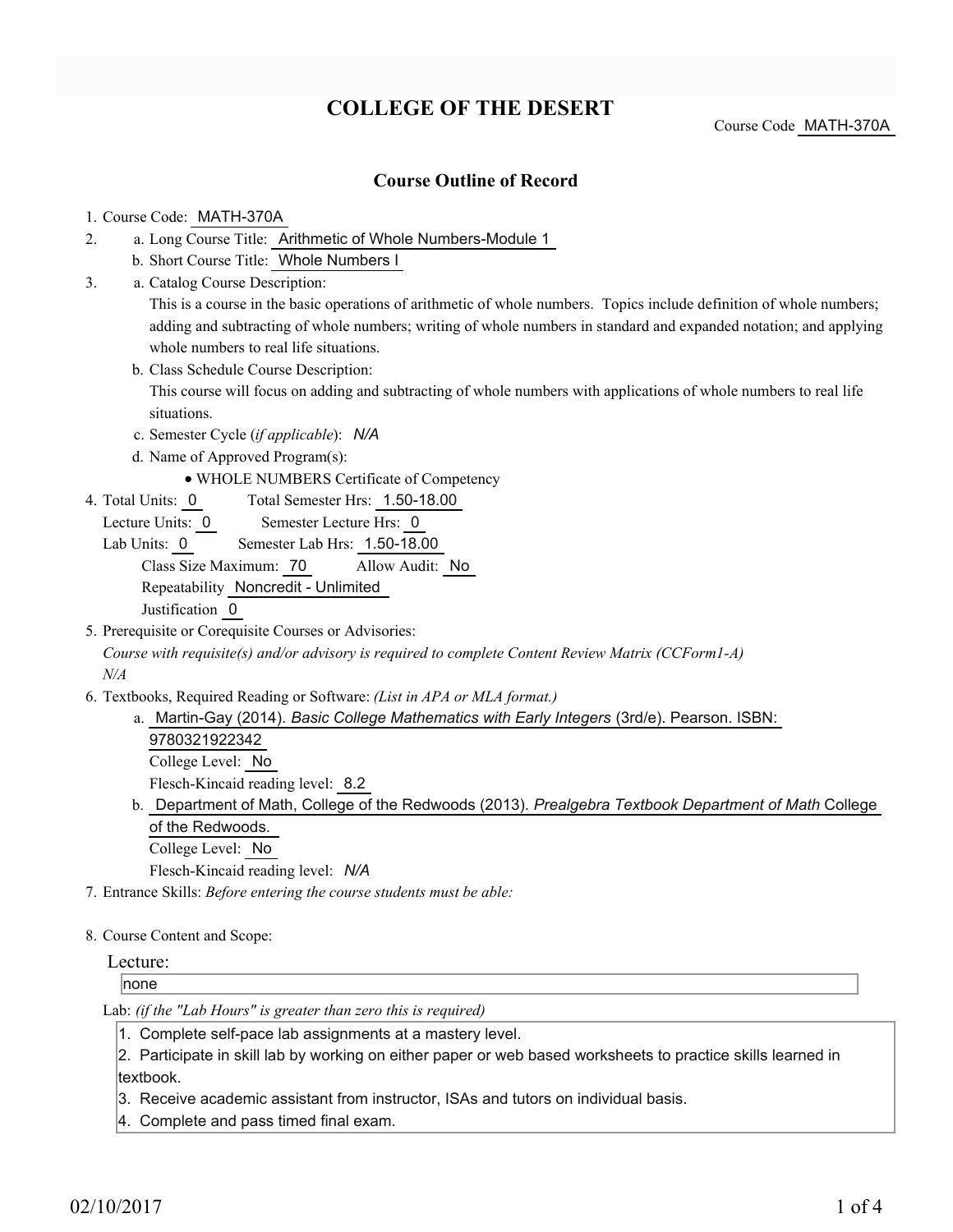9. Course Student Learning Outcomes:

1.

Demonstrate number sense, which is characterized by the ability to judge relative sizes of numbers, perform computations with numbers in different representations, and assess the reasonableness of results.

2.

Use the information contained in application problems to identify and execute methods of solution that involve arithmetic skills, and evaluate the reasonableness of the results obtained.

10. Course Objectives: Upon completion of this course, students will be able to:

- a. Demonstrate proficiency in basic whole number facts such as addition and subtraction of whole numbers.
- b. Compute using the basic operations of addition and subtraction on the whole numbers.
- c. Apply the basic operations to solve application problems including those involving perimeter of basic geometric shapes.
- d. Comprehend the different ways of writing whole numbers such as writing in standard notation and in expanded notation.
- Methods of Instruction: *(Integration: Elements should validate parallel course outline elements)* 11.
	- a. Demonstration, Repetition/Practice
	- b. Laboratory
	- c. Technology-based instruction
	- d. Tutorial

Other Methods:

Teamwork; Discussion, to review, analyze, and evaluate various methods of solution; Skills lab participation

12. Assignments: (List samples of specific activities/assignments students are expected to complete both in and outside of class.) In Class Hours: 18.00

Outside Class Hours: 9.00

a. In-class Assignments

1. Complete lab assignments,

2. Participate in discussion groups to review, analyze, diagnose, and evaluate various methods of solution,

3. Complete examinations involving problems that require the application of studied principles and skills to new situations as well as problems that mimic those done on lab assignments.

b. Out-of-class Assignments

1. Read the textbook and any supplementary materials.

- 13. Methods of Evaluating Student Progress: The student will demonstrate proficiency by:
	- Self-paced testing
	- Computational/problem solving evaluations
	- Mid-term and final evaluations
- 14. Methods of Evaluating: Additional Assessment Information:
- 15. Need/Purpose/Rationale -- All courses must meet one or more CCC missions.

PO-GE C4.b - Language & Rationality (Communication & Analytical Thinking) Gather, assess, and interpret relevant information.

Apply logical and critical thinking to solve problems; explain conclusions; and evaluate, support, or critique the

### thinking of others.

IO - Scientific Inquiry

Analyze quantitative and qualitative information to make decisions, judgments, and pose questions.

IO - Global Citizenship - Scientific & Technological Literacy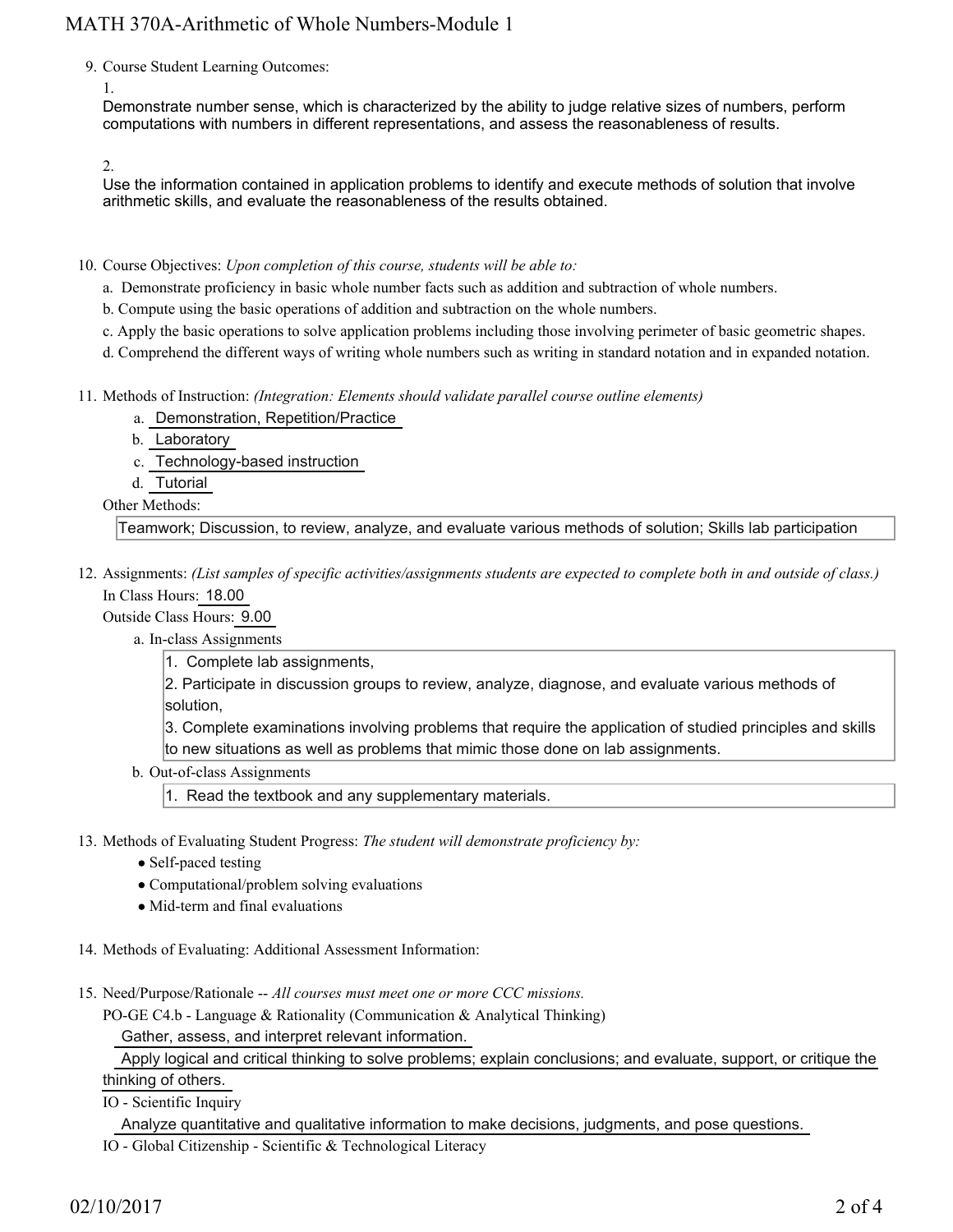# MATH 370A-Arithmetic of Whole Numbers-Module 1

| Utilize quantitative expression in a variety of contexts. These would include units of measurement, visual                                                                                                                                                                                                                                                                                                                                                                                                                                                                                                                    |                    |                                                                                                                                                                                                                                                                                                                                                              |                      |                     |
|-------------------------------------------------------------------------------------------------------------------------------------------------------------------------------------------------------------------------------------------------------------------------------------------------------------------------------------------------------------------------------------------------------------------------------------------------------------------------------------------------------------------------------------------------------------------------------------------------------------------------------|--------------------|--------------------------------------------------------------------------------------------------------------------------------------------------------------------------------------------------------------------------------------------------------------------------------------------------------------------------------------------------------------|----------------------|---------------------|
| representations, and scales and distributions.                                                                                                                                                                                                                                                                                                                                                                                                                                                                                                                                                                                |                    |                                                                                                                                                                                                                                                                                                                                                              |                      |                     |
| Synthesize, interpret, and infer, utilizing information, data, and experience to solve problems, innovate, and                                                                                                                                                                                                                                                                                                                                                                                                                                                                                                                |                    |                                                                                                                                                                                                                                                                                                                                                              |                      |                     |
| explore solutions.                                                                                                                                                                                                                                                                                                                                                                                                                                                                                                                                                                                                            |                    |                                                                                                                                                                                                                                                                                                                                                              |                      |                     |
| 16. Comparable Transfer Course                                                                                                                                                                                                                                                                                                                                                                                                                                                                                                                                                                                                |                    |                                                                                                                                                                                                                                                                                                                                                              |                      |                     |
| <b>University System</b>                                                                                                                                                                                                                                                                                                                                                                                                                                                                                                                                                                                                      | Campus             | <b>Course Number</b>                                                                                                                                                                                                                                                                                                                                         | <b>Course Title</b>  | <b>Catalog Year</b> |
| 17. Special Materials and/or Equipment Required of Students:                                                                                                                                                                                                                                                                                                                                                                                                                                                                                                                                                                  |                    |                                                                                                                                                                                                                                                                                                                                                              |                      |                     |
| <sup>18.</sup> Materials Fees:                                                                                                                                                                                                                                                                                                                                                                                                                                                                                                                                                                                                | Required Material? |                                                                                                                                                                                                                                                                                                                                                              |                      |                     |
| <b>Material or Item</b>                                                                                                                                                                                                                                                                                                                                                                                                                                                                                                                                                                                                       |                    |                                                                                                                                                                                                                                                                                                                                                              | <b>Cost Per Unit</b> | <b>Total Cost</b>   |
| 19. Provide Reasons for the Substantial Modifications or New Course:                                                                                                                                                                                                                                                                                                                                                                                                                                                                                                                                                          |                    |                                                                                                                                                                                                                                                                                                                                                              |                      |                     |
| This course would address the students who place into the lower part of Math-70 and need more time to develop foundational<br>numeracy skills in whole numbers.<br>a. Cross-Listed Course (Enter Course Code): N/A<br>20.<br>b. Replacement Course (Enter original Course Code): N/A                                                                                                                                                                                                                                                                                                                                          |                    |                                                                                                                                                                                                                                                                                                                                                              |                      |                     |
| 21. Grading Method (choose one): Pass/No Pass Optional                                                                                                                                                                                                                                                                                                                                                                                                                                                                                                                                                                        |                    |                                                                                                                                                                                                                                                                                                                                                              |                      |                     |
| 22. MIS Course Data Elements<br>a. Course Control Number [CB00]: CCC000580313<br>c. Credit Status [CB04]: N - Noncredit<br>d. Course Transfer Status [CB05]: C = Non-Transferable<br>f. Vocational Status [CB09]: Not Occupational<br>h. Special Class Status [CB13]: N - Not Special<br>i. Course CAN Code [CB14]: N/A<br>l. Funding Agency Category [CB23]: Y = Not Applicable<br>m. Program Status [CB24]: 1 = Program Applicable<br>Name of Approved Program (if program-applicable): WHOLE NUMBERS<br>Attach listings of Degree and/or Certificate Programs showing this course as a required or a restricted elective.) |                    | b. T.O.P. Code [CB03]: 170100.00 - Mathematics, General<br>e. Basic Skills Status [CB08]: $1B =$ Course is a basic skills course<br>g. Course Classification [CB11]: K - Other Noncredit Enhanced Funding<br>j. Course Prior to College Level [CB21]: $E = 5$ Levels Below<br>k. Course Noncredit Category [CB22]: C - Elementary and Secondary Basic Skills |                      |                     |
| 23. Enrollment - Estimate Enrollment<br>First Year: 450<br>Third Year: 450                                                                                                                                                                                                                                                                                                                                                                                                                                                                                                                                                    |                    |                                                                                                                                                                                                                                                                                                                                                              |                      |                     |
| 24. Resources - Faculty - Discipline and Other Qualifications:<br>a. Sufficient Faculty Resources: Yes<br>25. Additional Equipment and/or Supplies Needed and Source of Funding.<br>A computer lab with 70 computers is needed.                                                                                                                                                                                                                                                                                                                                                                                               |                    | b. If No, list number of FTE needed to offer this course: N/A                                                                                                                                                                                                                                                                                                |                      |                     |

26. Additional Construction or Modification of Existing Classroom Space Needed. (Explain:)

*N/A*